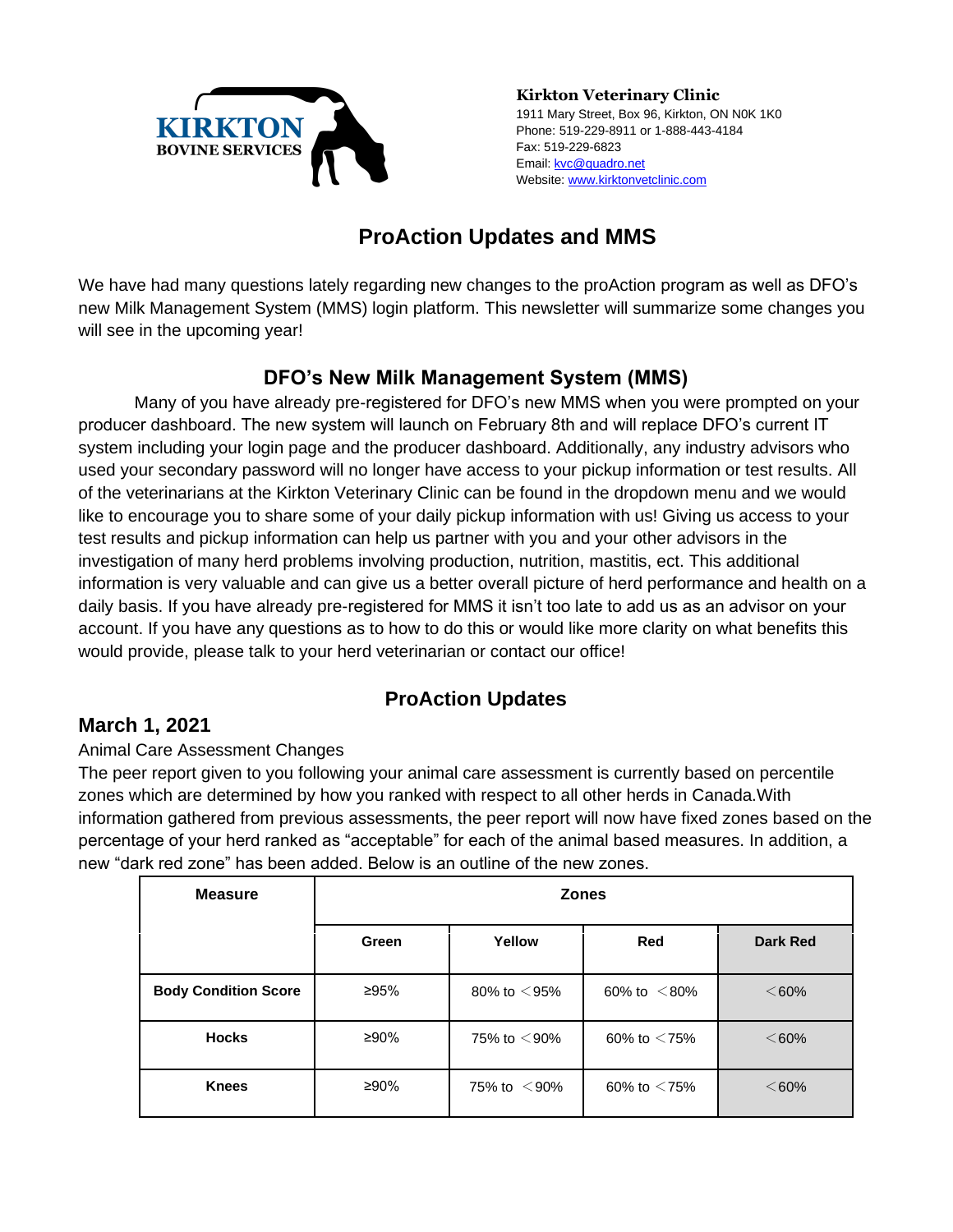| <b>Neck</b> | ≥90% | 75% to $\leq$ 90% | 60% to $<$ 75% | $<$ 60% $\,$ |
|-------------|------|-------------------|----------------|--------------|
| Lameness    | ≥90% | 75% to $<$ 90%    | 60% to $<$ 75% | $<$ 60%      |

\*Percentages based on # of cattle in sample scoring acceptable

Farms falling in the new Dark Red zone will be required to have another cattle assessment in 1 year (instead of 2 years) and this assessment will require a larger sample size to ensure greater accuracy. In addition, after 3 consecutive dark red zone results for the same animal based measure, the farm must demonstrate improvement to the yellow or green zone to avoid a major non-conformance and maintain herd registration.

### **June 1, 2021**

On-farm proAction validations will no longer be done by your FSR. Lactonet will now be the independent third party validator. If you milk test through DHI, your proAction validator will not be the same person who performs your milk test. The format to the validation will not change and there will be no additional fees. Grade-A inspections will continue to be done by your FSR.

## **September 2021**

### **1.Dairy Trace**

Reporting to Dairy Trace is required by ALL producers regardless of when their proAction validation date is. This can be done through the DairyTrace APP, website, or by phone. An account needs to be made prior to September 2021. For producers that have dairycomp on-farm, once set up, information regarding births, additions and tag retirements will be directly reported to Dairy Trace. Holstein Canada will also report all registered animals to the database. DHI will report all heifer births, animal additions and tag retirements that are routinely collected on testing day. Neither Holstein Canada or DHI will be collecting bull calf births which must be reported prior to them leaving the farm.

#### **2.NLID Beef Tags**

White single button NLID tags need to be purchased through Holstein Canada for all animals destined for BEEF (i.e. all bob calves). These are the only tags that work with the DairyTrace system and can be ordered when ordering the double tags for heifer calves. Yellow button tags will NO LONGER BE PERMITTED for bull calves as of September 2021. Cost for the white button tags is \$3.25/ tag when purchased in a set of 30.

#### **3.Environment Module Roll Out**

In-depth packages will be sent to producers by mail but the main components of this module are the following:

- a) Valid environmental farm plan updated every 10 years
- b) Completed self-questionnaire (11 questions)
- c) Proper milkhouse water disposal
- d) Proper manure storage
- e) Valid nutrient management plan (including soil testing every 3 years)

Unlike previous modules, formal training will be provided by your FSR not through KVC, however, we will be available to answer any questions you may have.